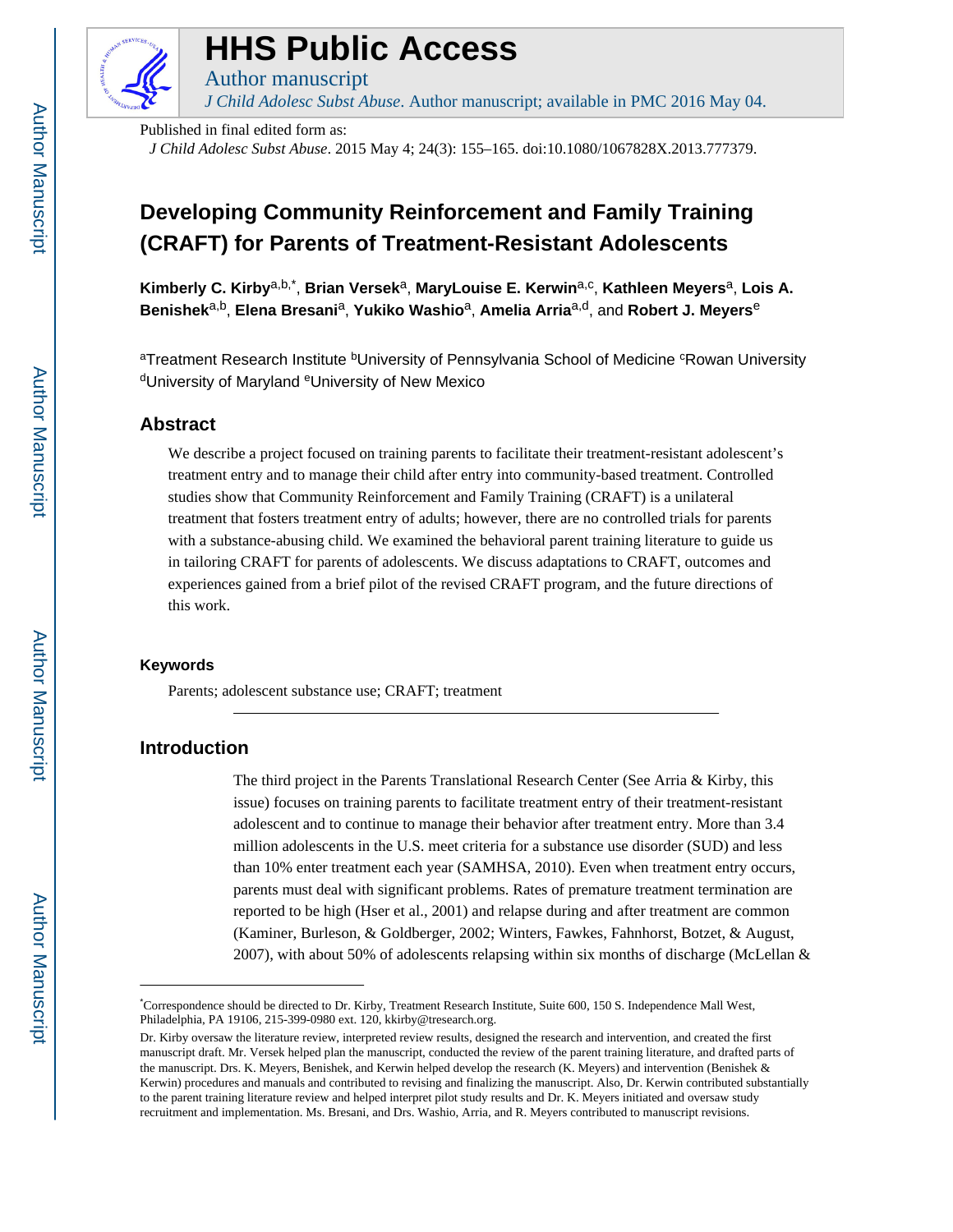Meyers, 2004; Winters, et al., 2007). This is consistent with the conceptualization of drug addiction as a chronic, relapsing condition requiring monitoring, continuing aftercare, and multiple treatment entries (Godley & White, 2005; Leshner, 1997; McLellan, O'Brien, Lewis, & Kleber, 2000; McLellan, McKay, Forman, Cacciola, & Kemp, 2005; Scott, Dennis, & Foss, 2005). Continuing care may be especially needed by those who develop significant drug use problems during adolescence (Dennis, Scott, Funk, & Foss, 2005).

#### **Currently Available Help for Parents**

On a practical level, few resources are available to support parents whose adolescent have substance use problems before, during, or after their child's treatment entry.

**Help for parents before and after treatment—**Data have suggested that only about 20 – 33% of the parents who are aware and concerned about their adolescent's substance use are able to get them into treatment without outside assistance (Foote, Szapocznik, Kurtines, Perez-Vidal, & Hervis, 1985; Szapocznik et al., 1988). Addiction treatment providers often receive phone calls from parents who are seeking treatment for their child, but provide few options to parents if their child is resistant to treatment (Garrett et al., 1999). Probably the most common options offered are an "Intervention" where family members are prepared by a specialist to confront the teen and persuade them to enter treatment (Johnson, 1986) or 12- Step family support (i.e., Alanon/Naranon). While Interventions can be effective in helping the parent to get their adolescent into treatment, most of the families that attempt one do not complete it (Miller, Meyers, & Tonigan, 1999; Stanton, 2004). Twelve-Step family support groups are freely available in the community and parents are welcome to join them. While these groups often include parents of older children, few are specifically for parents of adolescents and these parents may be uncomfortable with the groups since their issues differ somewhat from spouses, parents, or other loved ones of an adult with an addiction. Unfortunately, these 12-step self-help groups are also typically the only thing that is readily available to support parents before and after the adolescent receives treatment. Although addictive disorders are increasingly accepted as a chronic, relapsing conditions, few treatment programs include continuing care for the adolescents or parents. Even among highly regarded programs, just over one third (38.9%) provide good quality continuing care (Brannigan, Schackman, Falco, & Millman, 2004).

**Parental involvement during adolescent treatment—**After an adolescent enters a community treatment program, the extent to which parents are involved in their child's therapy during treatment varies widely from program to program. Sometimes parents are excluded most notably during the early days of their child's residential treatment with enforced periods where contact with the child is forbidden. Even though confidentiality laws vary by state and exceptions can be made in cases where the patient's life or health is in jeopardy, most professionals advocate for protecting adolescents' privacy and many programs will not provide parents with information regarding their child's progress, even when the parent is paying directly for the services (e.g., Fortunati & Zonana, 2003; Robinson, 2010; Weddle & Kokotailo, 2002).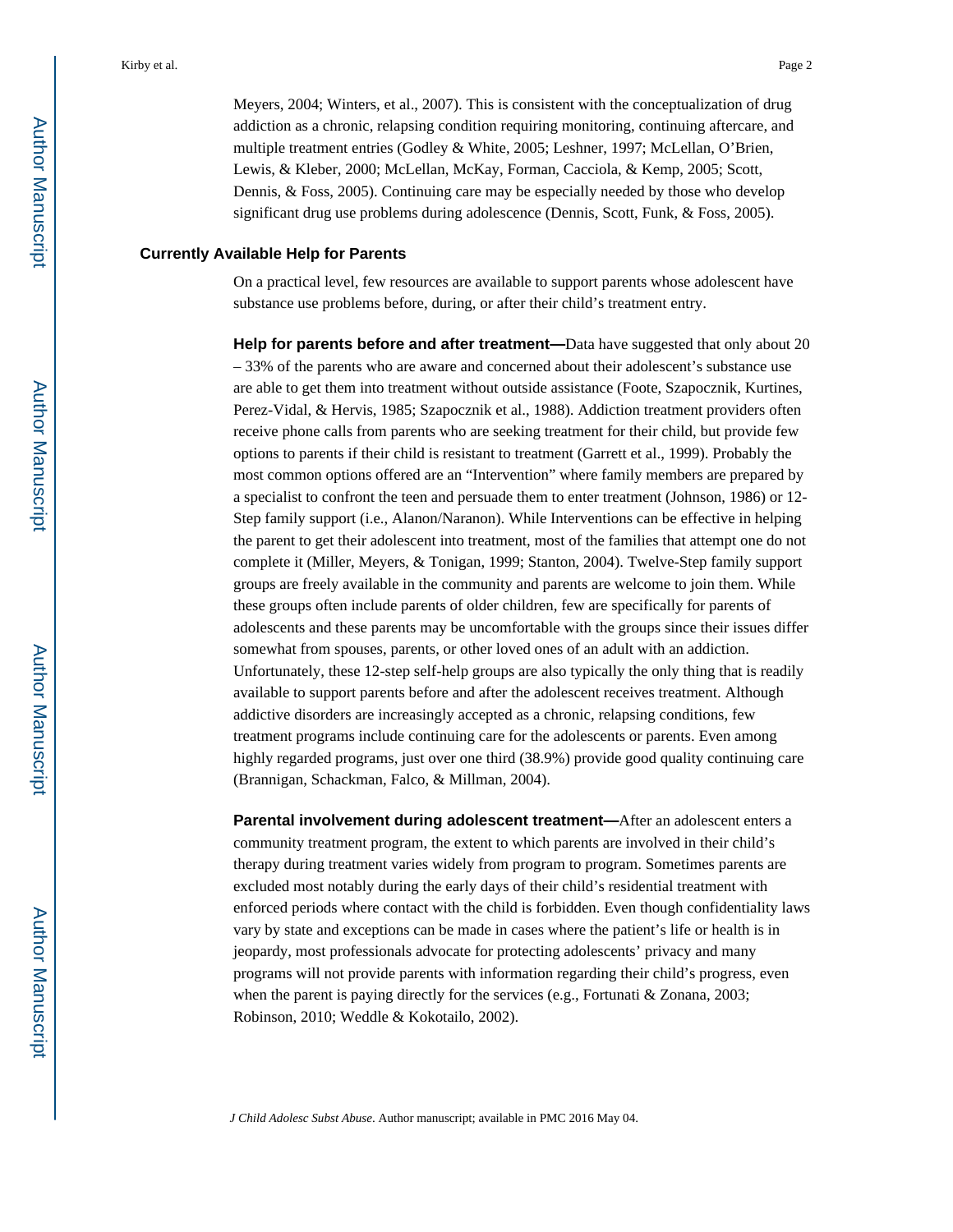Research strongly supports family-based and multi-systems approaches to adolescent substance abuse treatment (Waldron & Turner, 2008), and in a meta-analytic review of adolescent substance abuse treatments five of the six treatments identified as being effective with promising to excellent empirical support were family-based interventions (Waldron & Turner, 2008): Multidimensional Family Therapy; Functional Family Therapy; Multisystemic Therapy; Behavioral Strategic Family Therapy; and Behavioral Family Therapy. Group Cognitive Behavioral Therapy was the only non-family-based intervention with good empirical support. The five empirically-supported family-based treatments work with concerned family members to engage the entire family in treatment. Unfortunately, in one study that focused on highly-regarded adolescent treatment programs, only about one third (34%) reported that family involvement was a component of their program (Brannigan et al., 2004). While other studies of adolescent treatment programs have reported higher rates (e.g., 91% based on NSSATS 2000 data; Olmstead & Sindelar, 2004), in general, community-based treatment programs rarely implement empirically-supported approaches (Benishek, Kirby, Dugosh, & Padovano, 2010; McGovern, Fox, Xie, & Drake, 2004; National Academy of Sciences Institute of Medicine, 2005; Santisteban, Suarez-Morales, Robbins, & Szapocznik, 2006). For example, Brannigan et al. (2004) reported that even among the most highly regarded adolescent treatment programs, only 32.0% employed empirically-supported family-based approaches and the majority of programs (66.0%) used an approach consistent with the 12-step model (Brannigan et al., 2004), which has unclear efficacy (e.g., Benishek et al., 2010). Robbins et al. (2011) reported that adolescent substance abuse treatment-as-usual varied across the community agencies in their study and although most included family services, no agency utilized an empirically-supported, manual-driven parent or family program.

The failure to involve parents meaningfully into their child's treatment is unfortunate for several reasons. In addition to family-based models having good empirical support and being more likely to benefit the adolescents, research suggests that providing parents with guidance on managing their child may have direct benefits to the parents (e.g., Serketich  $\&$ Dumas, 1996; also see Kirby, Marlowe, Festinger, Garvey, & LaMonaca, 1999; Meyers, Miller, Smith, & Tonigan, 2002; Miller et al., 1999, which included parents of adult children). Furthermore, parents may provide an active role in encouraging treatment retention, involvement in aftercare, and treatment re-entry after relapse; activities that have been found to predict better long-term outcomes. In a study that followed 315 youth for up to 5.5 years, Winters et al. (2007) found that greater involvement in any of wide variety of aftercare activities (e.g., offered via the treatment program, AA/NA, individual and family counseling, or via treatment re-entry) was significantly and positively related to the trajectory of improvement over 1, 4, and 5.5 years post-treatment. Continuing care or aftercare is generally recognized as a key element of effective adolescent treatment (Brannigan et al., 2004; Olmstead & Sindelar, 2004); however most community-based treatment programs have difficulty providing this. Parents, however, often can more easily monitor their child and probably will receive greater benefits for doing so. They also are usually available to their child for decades into the future.

Unfortunately, programs may be restricted in what they can offer due to limitations regarding the national addiction treatment system itself. Programs suffer from limited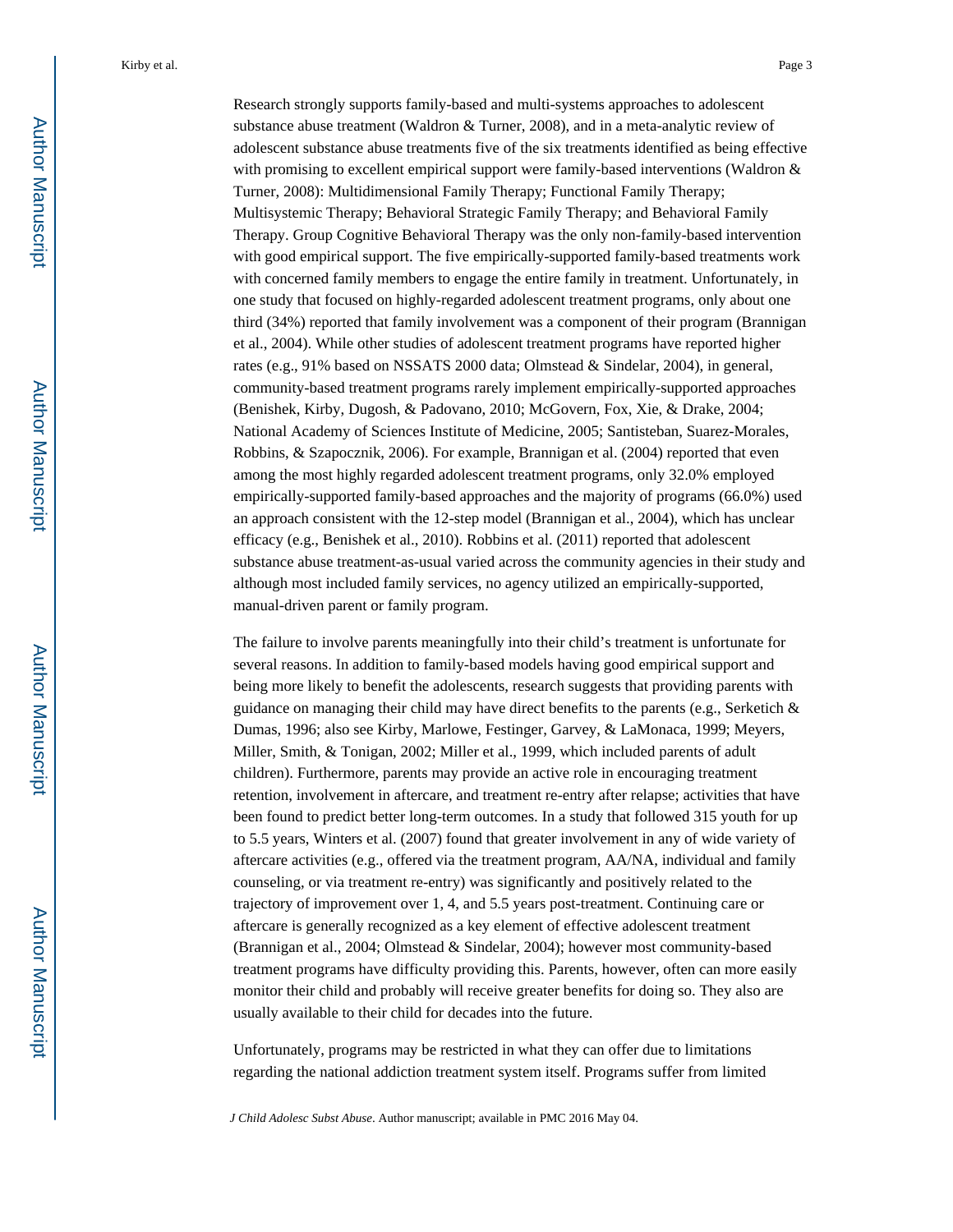funding and resources, program stability is threatened by program closures and changes in ownership and administration (McLellan & Meyers, 2004), staff turnover in communitybased adolescent programs has been found to be as high as 25% (Robbins et al., 2011), there is little professional support from medical personnel, social workers, or psychologists, and few programs have computer facilities for clinical operations or decisional support (McLellan & Meyers, 2004). No state requires or provides certification specific to adolescent drug abuse treatment, none require programs to use empirically-based approaches, and only five states require some specialized knowledge of adolescents (McLellan & Meyers, 2004).

To summarize, involving parents in their adolescent's treatment via one of the empiricallysupported family-based interventions would be ideal and although efforts are being made to disseminate these interventions (Henggeler, 1999; Henggeler, Schoenwald, Liao, Letourneau, & Edwards, 2002; Henggeler, Schoenwald, & Pickrel, 1995; Schoenwald et al., 2008), translation of empirically-supported treatments into community treatment settings is a slow and difficult process. In the meantime, parents desperately need skills to manage their child before, during, and after treatment and they are not receiving these skills through family-based interventions or family support programs in the adolescent treatment system. The lack of practical resources for parents led us to consider interventions that could be delivered directly to parents, independent of community-based substance abuse treatment programs and independent of the adolescent's involvement.

#### **Parent and Family Treatments That Can Be Implemented Unilaterally**

Unlike many family treatments for substance abuse, unilateral treatments can be directly delivered to one concerned family member and do not require participation of the substanceusing person they are concerned about. Although additional family members are welcome to participate, their participation is not always considered necessary unless they appear to be hindering progress. This is important because additional family members frequently are reluctant to participate in the adolescent's treatment (Cunningham & Henggeler, 1999; Slesnick, Meyers, Meade, & Segelken, 2000; Szapocznik, et al., 1988). Providing help for parents who want it, regardless of participation of other family members, and independently from the adolescent's treatment could reduce barriers to involvement, decrease parent stress, improve the parent-child relationship, and help parents to more effectively address problem behavior (Meyers, Dominguez, & Smith, 1996; Thomas & Santa, 1982; Thomas & Yoshioka, 1989).

#### **Why Select CRAFT?**

We identified eight unilateral treatment programs for the family members of substance users (Stanton, 2004 cf. Fernandez, Begley, & Marlatt, 2006), and while there is very little research with parents of adolescents, five of the programs have been examined in at least one randomized trial with adults. These five programs use one or more of the following three strategies: (1) confronting the substance user to catalyze treatment entry (e.g., the Johnson Intervention; Johnson, 1986); (2) acknowledging loss of control over the substance user and focusing on improving the family member's life (i.e., 12-Step Al-Anon/Nar-Anon Family Groups), and (3) training the family member to influence the substance user (e.g.,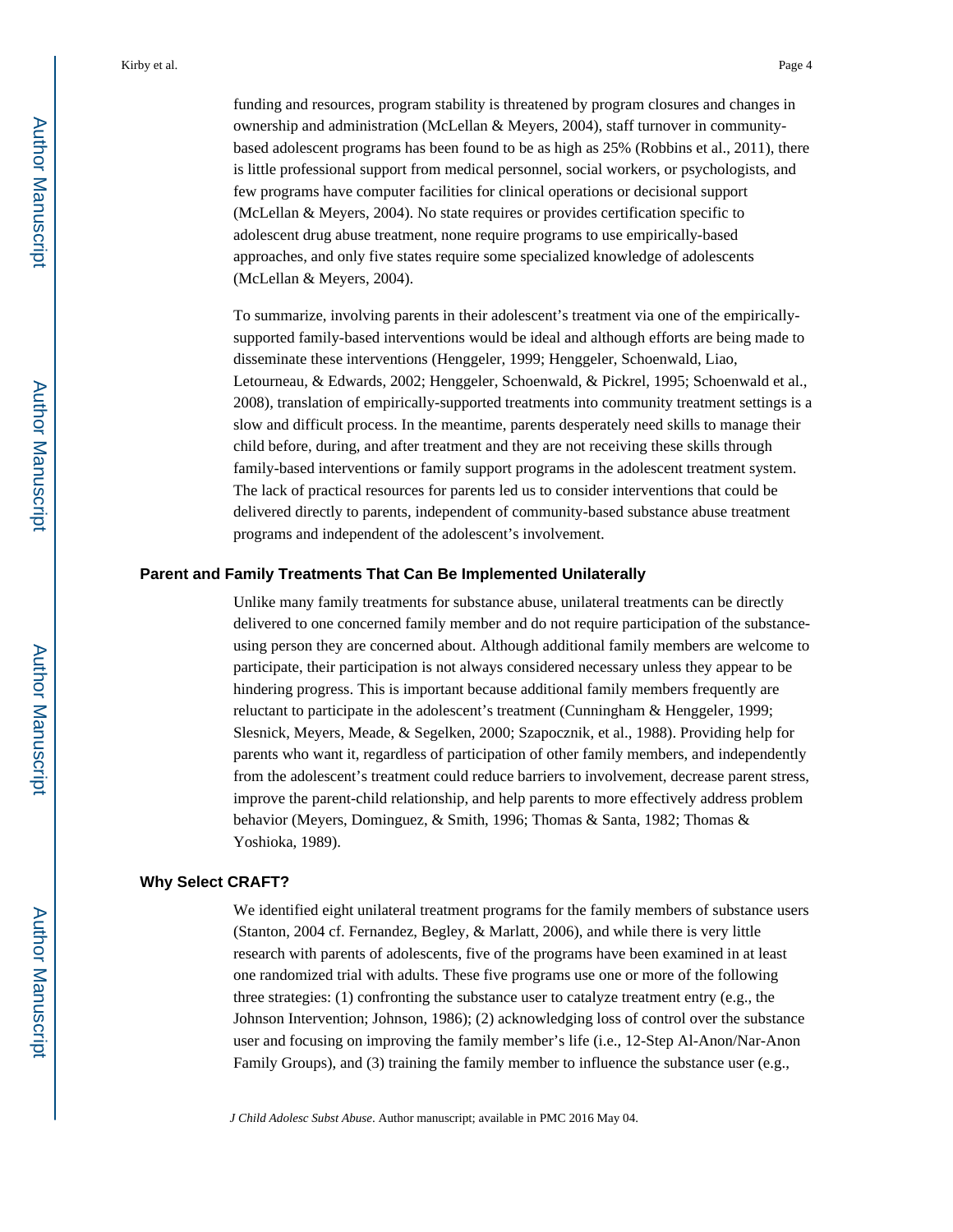Community Reinforcement and Family Training; Unilateral Family Therapy; and Pressures to Change).

Studies have supported the efficacy of the first approach in promoting treatment entry of the substance user (Liepman, Nirenberg, & Begin, 1989; Loneck, Garrett, & Banks, 1996a), but about 70% of the families do not actually follow through and implement the confrontation (Miller et al., 1999; Stanton, 2004). Also, one study (Loneck, Garrett, & Banks, 1996b) reported that clients who had entered treatment as the result of a confrontation were more likely to relapse than those who entered via other methods of referral. The second strategy has been used in several trials as a standard treatment comparison group using Al-Anon/Nar-Anon or Al-Anon/Nar-Anon Facilitation (ANF), which involves about 10–12 individuallydelivered sessions that provide an introduction to Al-Anon/Nar-Anon concepts and active and consistent encouragement to engage in these widely available support groups. Results indicate that both Al-Anon/Nar-Anon and AFT lead to improvements in the family member's functioning, but little change in the drug abuser's behavior (Dittrich & Trapold, 1984; Kirby et al., 1999; Meyers, Apodaca, Flicker, & Slesnick, 2002; Miller et al., 1999; Sisson & Azrin, 1986). Studies of the third strategy have established its efficacy in initiating treatment entry of the substance using person and in improving family member functioning. Community Reinforcement and Family Training (CRAFT) is probably the best known example of this approach.

#### **Empirical Support for CRAFT**

The CRAFT approach was derived directly from laboratory-established behavioral principles (Meyers et al., 1996; Meyers, Miller, & Smith, 2001; Meyers et al., 2002; Meyers & Smith, 1997; Meyers, Smith, & Waldorf, 1999; Sisson & Azrin, 1986). A family member or concerned significant other (CSO) is helped to identify antecedents and consequences that likely support the substance use of the person they are concerned about (i.e., the person of concern or PC). The CSO is then trained to provide more positive consequences for abstinence, avoid unintentionally delivering positive consequences for substance use, and identify opportunities where the PC may be more receptive to suggestions to consider treatment entry. In controlled studies conducted primarily with parents and spouses of adults with problematic substance use, CRAFT has consistently produced higher rates of treatment entry for the PCs and similar improvements in the CSO's psychological and social functioning relative to comparison conditions such as the Johnson Intervention (JI) and ANF. In an initial study (Sisson & Azrin, 1986) CRAFT was also superior in reducing drinking, and the reductions were noted even before the PC entered treatment; however, in subsequent studies changes in the PC's substance use have been similar to those in comparison conditions.

**Comparison of approaches—Miller et al. (1999) randomly assigned 130 CSOs of** problem drinkers to receive JI, ANF, or CRAFT. Results indicated that more CSOs who received CRAFT and ANF were retained in the study in comparison to their JI counterparts. Consistent with previous studies, participants tended to drop out of JI, avoiding the confrontation with the drinker. CRAFT participants also engaged substantially more drinkers into treatment (64%) than did JI (23%) or ANF (13%) participants. Two additional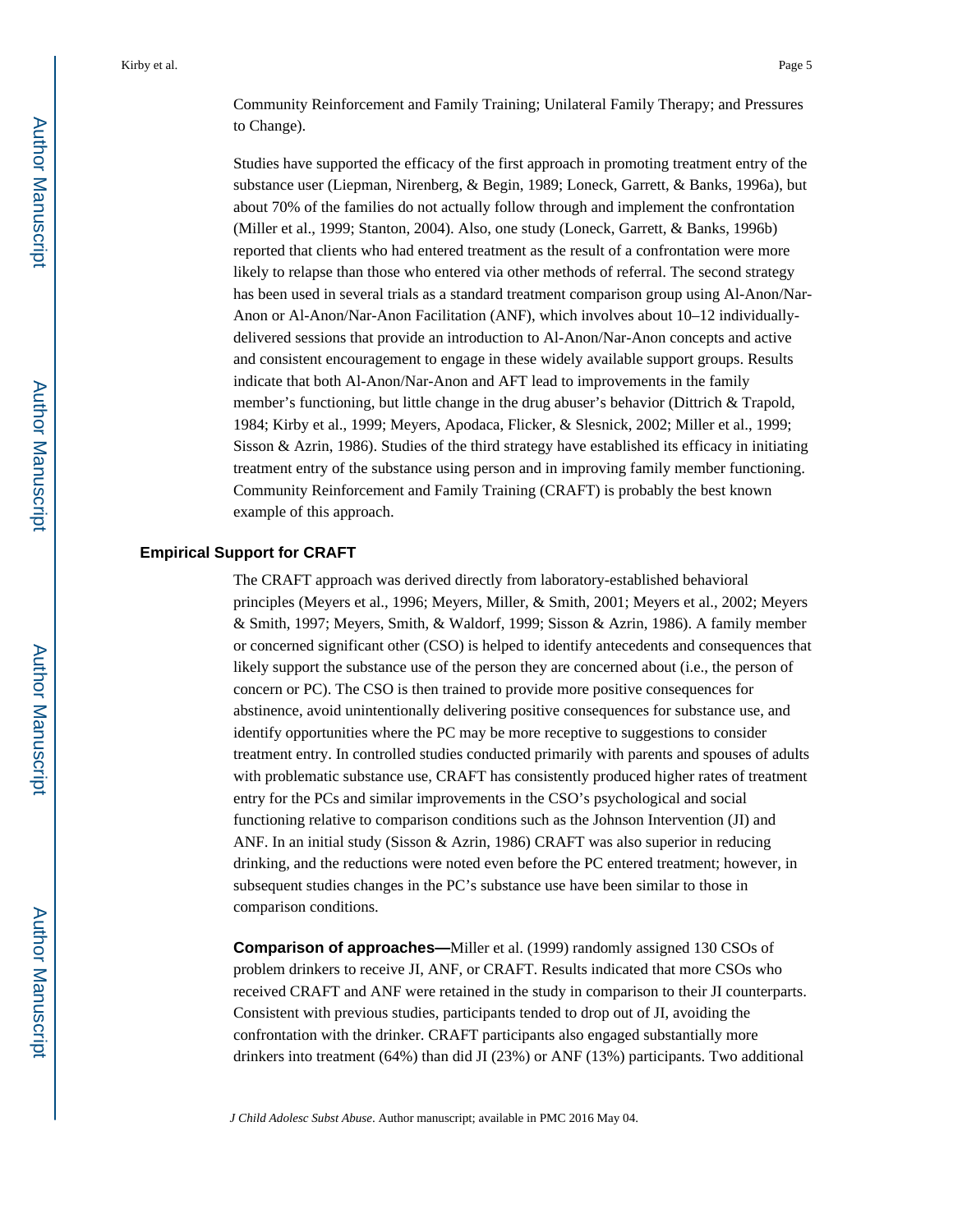**Unilateral Interventions for Parents of Adolescents—**Although all of the three unilateral strategies mentioned above have been adapted and used with the parents of adolescents, our review of the literature revealed only one published study using a unilateral intervention with parents for the purpose of increasing treatment entry of adolescent drug abusers (Waldron, Kern-Jones, Turner, Peterson, & Ozechowski, 2007). Parents of 42 treatment-resistant adolescents were offered 12 sessions of an intervention similar to CRAFT to facilitate treatment entry, support subsequent behavior change, and improve parent and family functioning. Thirty (71%) of the adolescents were successfully engaged into treatment and significant reductions in their marijuana use and the parents' depression and anxiety were observed at six month follow-ups. Furthermore, the improvements occurred regardless of adolescent treatment entry. Unfortunately, the study did not include a comparison group of parents who did not receive the intervention, so it is impossible to know if the improvements were due to the CRAFT-style treatment. However, because the adolescent treatment entry rates were comparable to those achieved in adult CRAFT studies, we decided to adapt the CRAFT intervention in developing a unilateral treatment for parents of substance-using adolescents.

#### **Description of CRAFT Components**

CRAFT begins with 1) an *introductory orientation session*, which provides an overview of the intervention and builds motivation for CSO's compliance with the intervention by emphasizing the benefits to be gained. Next, the CSO is trained in eight basic behavior management strategies: 2) *functional analysis*, where the CSO is taught to identify the triggers for substance use as well as the consequences; 3) *positive reinforcement*, which teaches the CSO to reinforce non-use and other positive and pro-social behaviors; 4) *competing reinforcing activities* which trains the CSO to interfere with drug use; 5) *planned ignoring,* to encourage the CSO to extinguish drug use; 6) *natural consequences,* which trains the CSO to avoid interfering with the natural negative consequences of drug use; 7) *communication skills training*, which assists the CSO in ceasing ineffective negative communication while simultaneously facilitating the delivery of appropriate consequences; 8) *treatment entry training*, which trains the CSO to recognize appropriate times to suggest treatment, ways to suggest it that are more likely to succeed and to have treatment options available for the drug user at the time the decision is made to enter a program; and 9) *life enrichment*, which focuses on helping the CSO increase their own reinforcing activities and decrease their focus on the PC. In addition to training the CSO to implement these behavior management strategies, CRAFT therapists use behavioral training strategies during sessions including 10) *role playing with feedback* and *11) problem solving* techniques to address any barriers to the CSO's implementation of the strategies. The therapist also evaluates family relationships to determine if 12) *critical family members* need to be included in some treatment sessions to ensure consistency with the behavioral strategies being used. CRAFT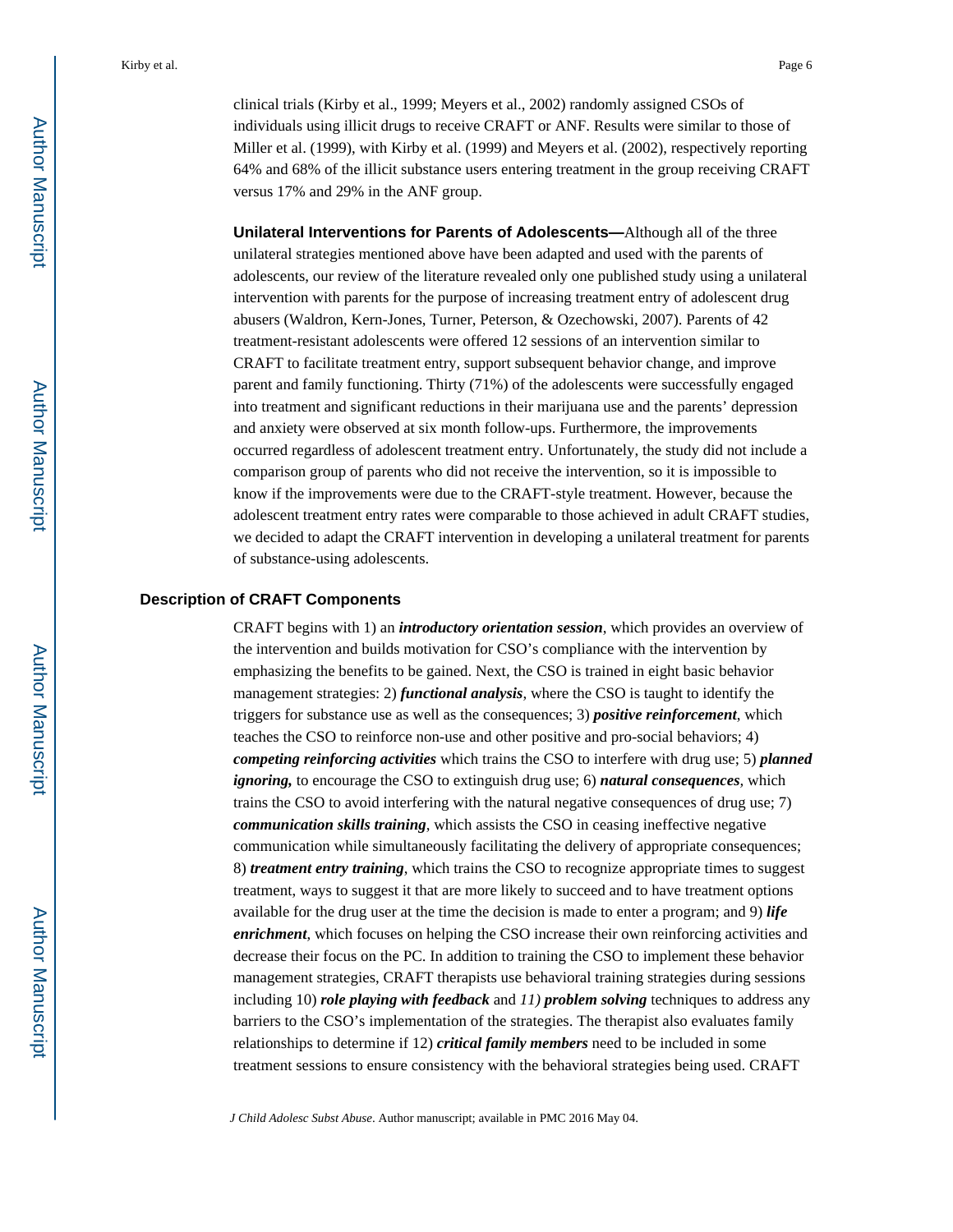also provides 13) *safety training*, which teaches CSOs how to recognize and address situations with potential for physical violence. Finally, the CRAFT therapist conducts a 14) *treatment termination* session that summarizes critical skills learned and helps prepare the CSO to maintain the behaviors learned after treatment is completed.

#### **Adapting CRAFT to Better Address Parent Needs**

In order to adapt CRAFT for application with parents of substance-using adolescents, we sought to identify related behavioral treatment components that could be combined with CRAFT components to make the intervention developmentally appropriate and to better meet parent needs. Because there was no research in parent-focused unilateral interventions for treating adolescent substance use disorders other than the single CRAFT study, we expanded our literature search to include those interventions that were shown to be effective in treating externalizing behavioral disorders, such as oppositional behavior and conductdisorder in younger children. We believed this literature to be relevant because externalizing behavior problems in children have been shown to be a consistent predictor of substanceabuse disorders later in adolescence (Disney, Elkins, McGue, & Iacono, 1999).

**Behavioral Parent Training—**Behavioral Parent Training (BPT) defines a broad class of parent-oriented training interventions that are based on behavioral principles, similar to the foundation of CRAFT. BPT has been shown in multiple studies to be effective in helping parents effectively manage the behavior of children and adolescents with a variety of disorders (Maughan, Christiansen, Jenson, Olympia, & Clark, 2005) and in improving psychological adjustment for the parent (Serketich & Dumas, 1996). Considering its vast body of empirical support stretching over multiple decades (Duman, 1989; Forehand & Long, 1988; Kazdin, 1985; Miller & Prinz, 1990; Moreland, Schwebel, Beck, & Well, 1982), BPT represents one of the best established and well-developed evidence-based treatments for children and adolescents in existence (Kazdin, 2005). A number of wellsupported manual-driven BPTs are implemented unilaterally with parents, for example: Parent Management Training Oregon Model (Patterson, 1975); Parent Management Training (Kazdin, 2005); The Incredible Years Parent Training (Webster-Stratton, 2010), and the Triple-P Standard Individual Treatment (Sanders, 2003). Although these parent training interventions vary in terms of methods of delivery and emphasis of particular components for the age and population of children they focus upon, they derive from and share the same foundation of behavioral principles and core components. According to Kazdin (2005) the term "Parent Management Training" (PMT) depicts the common core components of these unilateral BPT interventions.

PMT for children and adolescents has been shown to be effective for parents of children ages 2–18 years old; however, relatively fewer studies have focused on parents of adolescents. A meta-analysis of PMT included only one trial with parents of children aged 10–17 (Woolfenden, 2001). At least one study suggests that the effects of PMT are not as robust when used to treat adolescents: parents of older children (ages  $6.5 - 22.5$ ) have higher treatment drop-out rates than parents of younger children (aged  $2.5 - 6.5$ ; (Dishion & Patterson, 1992). However, a randomized controlled trial involving adolescents who were delinquent found a reduction in time spent in detention facilities for males (mean age  $= 14$ )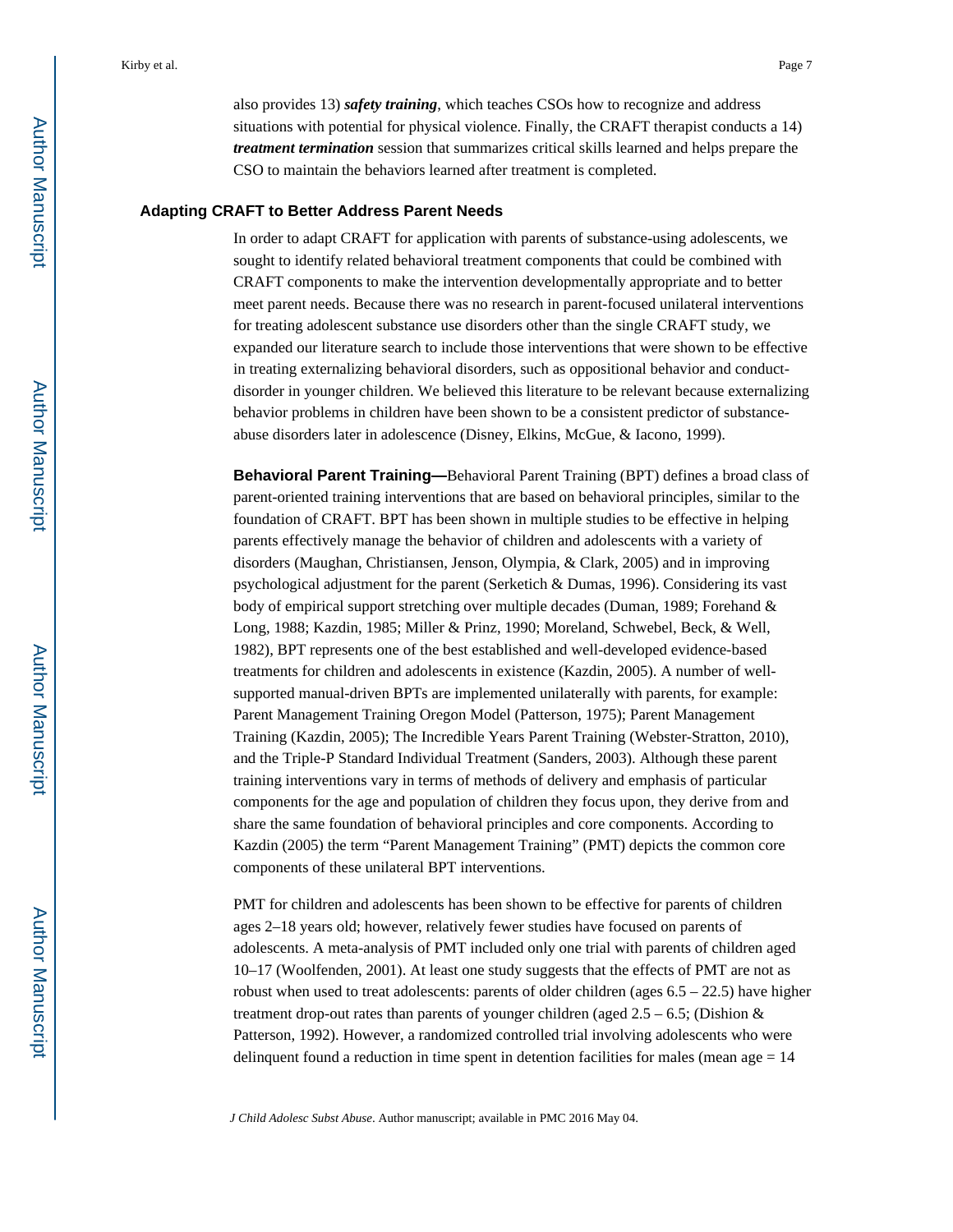years) whose parents received PMT (Bank, Marlowe, Reid, & Patterson, 1991) and another found immediate effects on behavioral problems in school, with trends suggesting reduction in cigarette-smoking (Dishion & Andrews, 1995). Given the lack of rigorously-supported unilateral parent interventions focused on substance-using problems of adolescents (Waldron & Turner, 2008), PMT is a logical and desirable starting point in identifying the behavioral components that could be most effective in adapting CRAFT for parents of substance-using adolescents. Indeed, as a behaviorally-based program, CRAFT shares many of the strategies inherent in PMT interventions.

**Comparison of PMT and CRAFT components—**Table 1 indicates the components of each intervention and the overlap between them. The 14 CRAFT components and implementation strategies are listed in rows and the core 12 common components of PMT (Kazdin, 2005) in the columns. Table 1 indicates that CRAFT contains two components not found in PMT: life enrichment and safety training. The purpose of the life enrichment component is to discourage the individual from completely focusing their attention on the family member's substance use and to enrich the life of the CSO. This component is probably not necessary in PMT because the primary focus of the intervention is to change the behavior of the child. Similarly, the safety training component is probably not necessary in PMT as it is most often used with parents of young children; therefore, the potential for physical violence is minimized. In CRAFT, some of the behavioral strategies CSOs learn and implement could produce increased conflict. For example, when implementing *natural consequences*, a parent may choose not to make excuses for his or her adult son's absence from work because the absence is related to drug use. As a result, the son may lose his job, producing conflict with the parent and increasing the potential for physical violence. Conversely, the original CRAFT intervention includes most of the components found in PMT with the exception of: a) defining, observing, and recording behavior; b) timeout from reinforcement; c) low-rate behaviors; and d) reprimands. While these strategies are contraindicated for use with spouses, parents of adult children, and other adult relationships, they appear appropriate to add to a CRAFT intervention designed for parents of adolescents who use substances.

**Modifications for parents of adolescents—**After considering the content of the four PMT components that were not included in CRAFT for CSOs of adults, we decided to add and adapt two new behavioral strategy components to the original eight CRAFT components. The first strategy was titled *Behavior Monitoring* and was designed to have the parent define, observe, and record their adolescent's substance use and other problematic behavior. The second strategy was entitled *Behavior-Reducing Consequences* that addressed appropriate discipline (i.e., reprimands, negative consequences) for behaviors such as rule-breaking and drug use. This component was to be implemented only when positive reinforcement, planned ignoring, scheduling competing activities, and natural consequences were being used but still were not sufficient to reduce dangerous behaviors.

We did not incorporate the PMT components of low-rates of behavior or time-out. Reinforcement of low-rates of behavior is used to reduce behaviors that are unacceptable at high rates, but acceptable at lower rates (e.g., TV watching). Because most of the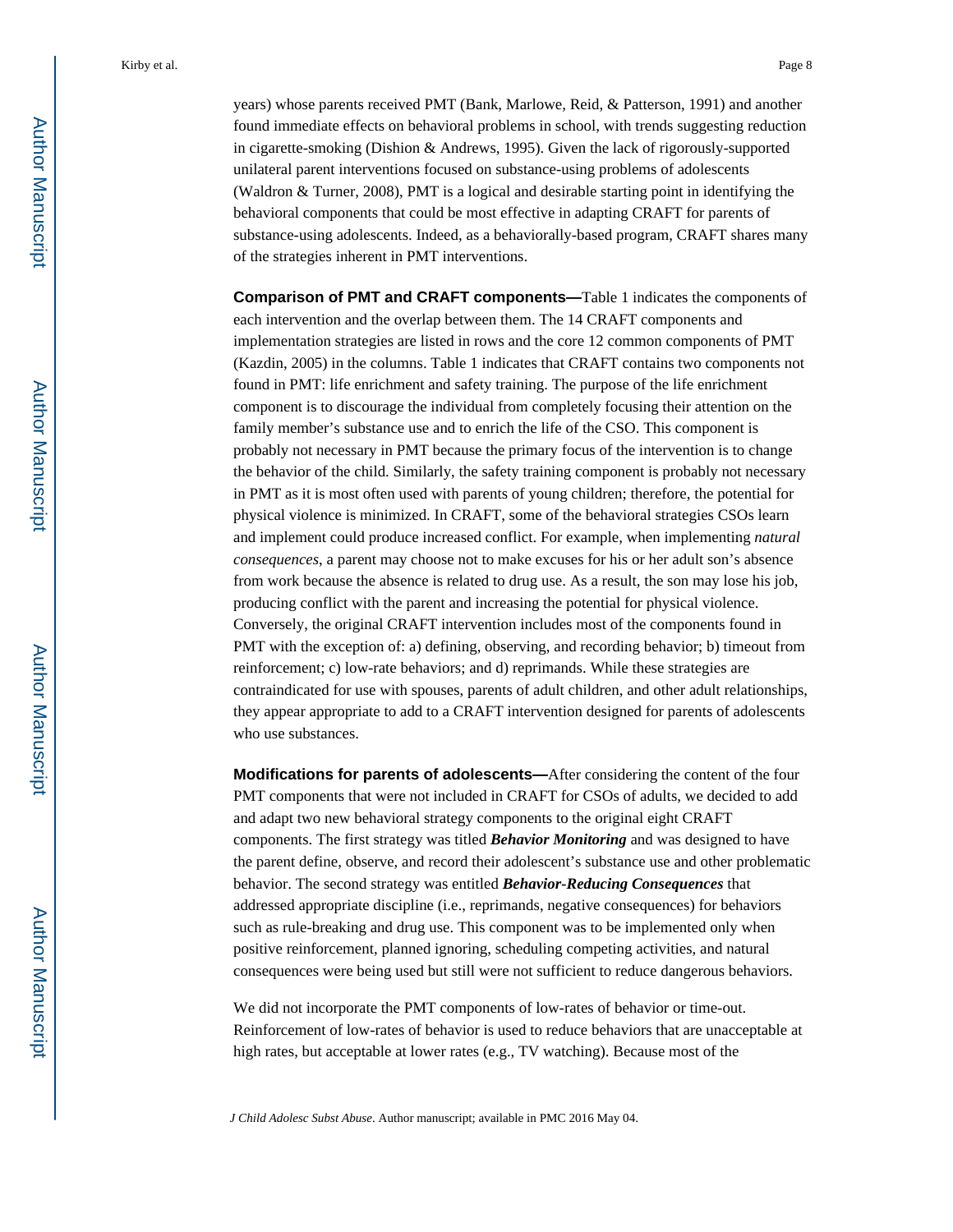undesirable adolescent behaviors that parents wish to address (e.g., rule-breaking, substance use) are not acceptable, safe, and/or legal, inclusion of this strategy was not considered necessary. The PMT component of time-out was not included because the basic principle behind time-out is to remove potentially reinforcing consequences for undesirable behavior and this seemed impractical for parents to use with adolescents because adolescents usually have at least two sources of reinforcement for their substance-using behavior that parents cannot consistently control: (1) peer attention, which is typically a powerful reinforcer for adolescents, and (2) the biological consequences of substance use itself (i.e., the effects of the drug). After completing our revisions, we pilot tested the modified CRAFT intervention for parents of adolescents.

## **Pilot Study**

#### **Participants**

Participants were recruited primarily through contacts with community adolescent treatment programs or through advertisements on local radio stations and in newspapers inviting parents concerned about their adolescent child's substance use to participate in a research study. They were eligible to participate if they were the parent, guardian, or other legal caretaker of a child  $12 - 20$  years old (consistent with the NIH definition of adolescent) and had face-to-face contact with the child for at least 15 of 30 days. The adolescent had to have a primary drug abuse problem involving alcohol or a psychoactive drug other than tobacco or caffeine, could not be receiving treatment, and could not have a significant cognitive impairment (e.g., severe psychiatric disorder). Parents were excluded if they had a substance use disorder themselves during past two years (determined via DSM-IV-TR criteria), significant cognitive impairment, a recent history of severe violence initiated by the adolescent, or were currently receiving treatment addressing the adolescent's substance use. Ineligible parents were offered referrals to more appropriate services. All procedures were approved by the Treatment Research Institute and Philadelphia Department of Public Health Institutional Review Boards prior to initiating study recruitment activities.

Parents who telephoned the clinic were screened for initial eligibility and then scheduled for in-person screening to verify and finalize eligibility. Ten participants were assigned to one of two family specialists after providing informed consent. One participant became ineligible shortly after enrollment because her daughter was sent to a residential school precluding regular parent-child contact and one parent self-terminated from the study prior to engaging in any of the CRAFT sessions. The majority of the eight remaining participants were the biological mother ( $n = 7$ ) of a male adolescent ( $n = 7$ ) who was using marijuana (n  $= 7$ ; opiates  $n = 1$ ). Four participants were White, two were Black, two were of mixed race; and one was Hispanic. The adolescents ranged from 14 – 18 years old.

#### **Procedures**

In the description of the intervention procedures below, the basic program structure and the treatment components are described. Additional procedural details regarding treatment entry procedures are also provided. The CRAFT components listed in Table 1 plus the two PMT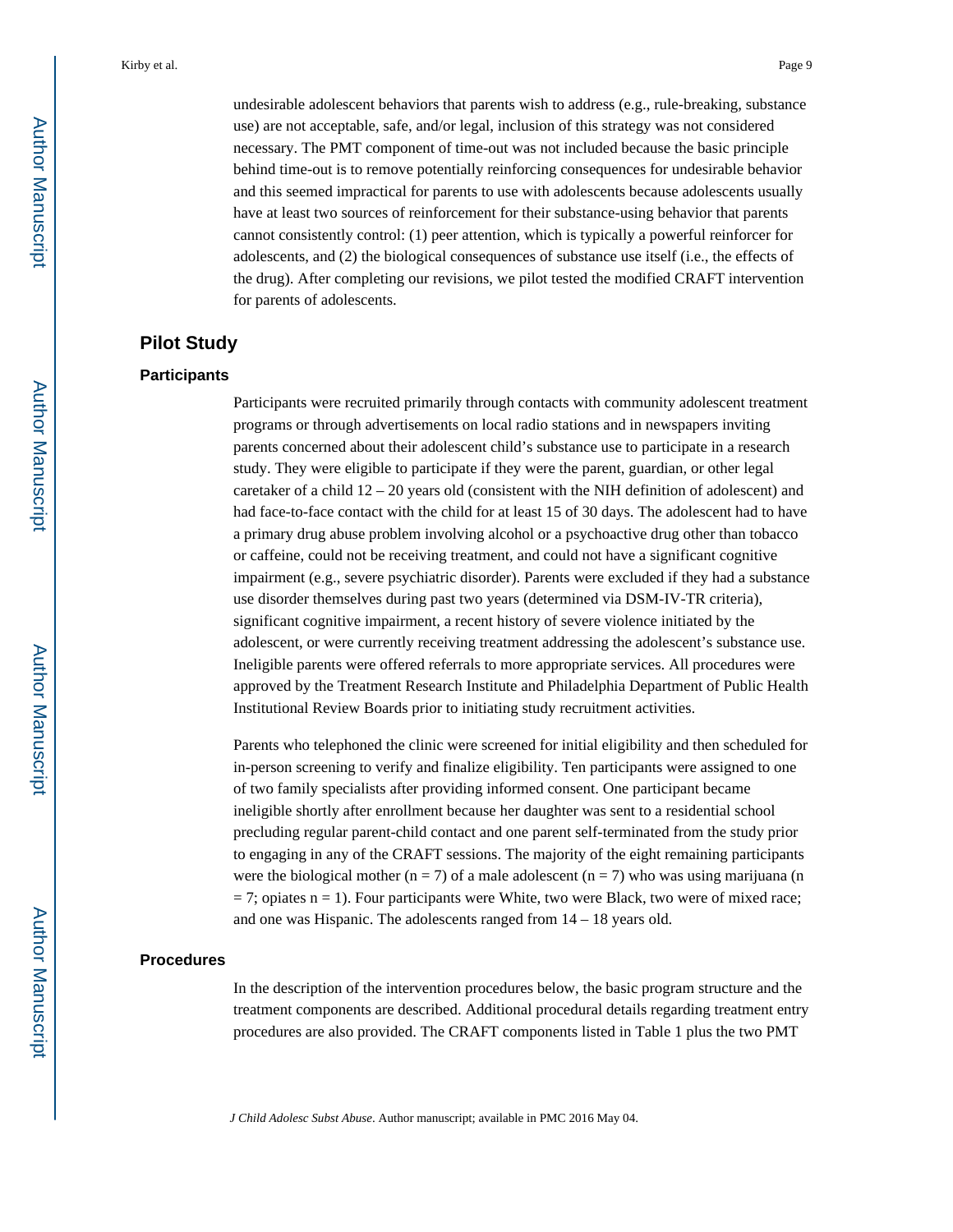components added to modify the original CRAFT intervention are indicated in italics to show how all the components were integrated into the new CRAFT intervention for parents.

**Basic program structure—All participants were encouraged to complete 12 individual** training sessions within a 3-month period of time and could utilize up to six additional emergency sessions. The first session lasted 90 minutes and the remaining sessions lasted approximately 60 minutes. Emergency sessions typically lasted  $30 - 60$  minutes and were used to assist the parent with crisis situations during the intervention period, to deal with treatment components that were applied only under special circumstances (i.e., *safety training* or *bringing in critical family members*), or for subsequent post-intervention booster sessions.

The content of the CRAFT sessions were delivered according to standard guidelines for behavioral skill training. When training a new skill, the family specialists would first teach the skill didactically, then model the skill, have the parent practice the skill in a *role-play with praise and corrective feedback* provided regarding the parent's performance of the skill, and finally discuss how the parent would practice the skill at home, anticipating potential barriers and using *problem-solving* techniques to address them.

The intervention was implemented according to a structured 11-module manual that contained clear specifications and guidelines for the delivery of the intervention. For each module, the manual specified the estimated completion time, the purpose, specific behavioral goals for the parent and the family specialist, materials to be used, session content, homework, session evaluation, and decision-making guidelines (e.g., if the parent's communications skills were sufficient to progress to treatment entry training, which relied heavily on communication skills). Although the CRAFT manual was highly structured, the family specialist was given considerable flexibility in selecting the appropriate module for a session, individualizing the content for each parent, and addressing the parent's concerns and crises as they arose. Sessions followed a basic format: approximately 5–10 minutes to review homework and the parent's interactions with their child since the prior session. The next 40–45 minutes of targeted module content scheduled for the session; and about 5 min to summarize the session, assign homework (when appropriate), answer questions, and schedule the next appointment.

**Description of the modules—**The 11 modules included the 8 original behavior management strategies, and the two new PBT strategies that we added. Most of the modules focused on one of the 10 behavioral management strategies; however, one of the modules combined three strategies: positive reinforcement, ignoring substance use, and arranging competing reinforcing activities were combined into one module training differential reinforcement. Specifically the CRAFT modules were: (1) *introduction and building motivation*, (2) *functional analysis*, (3) use of differential reinforcement (i.e., *positive reinforcement, ignoring substance use, and arranging competing reinforcing activities*), (4) *communication skills*, (5) *allowing natural consequences*, (6) *behavior monitoring*, (7) *behavior-reducing consequences*, (8) *treatment entry training*, (9) *life enrichment*, and (10) *treatment termination*.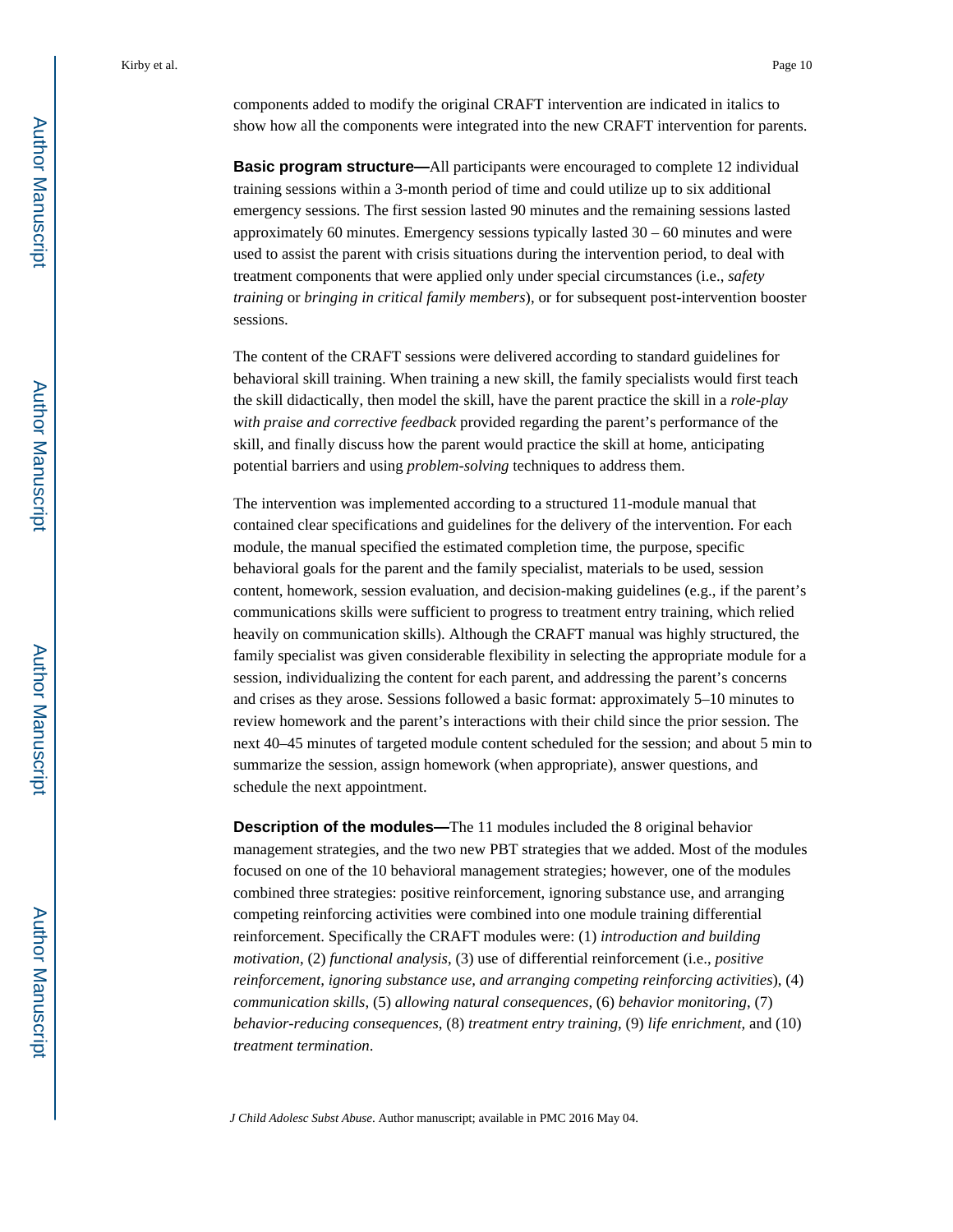**Treatment entry procedures—**As part of the treatment entry training module, parents were trained to invite their adolescent to enter treatment. Parents were given the option of inviting the adolescent to enter an adolescent treatment program directly or to invite the adolescent to come with him or her to a meeting at the clinic. Adolescents who attended a clinic meeting, were asked to discuss their own concerns and goals (e.g., academic difficulties; family conflict) as well as the concerns of the parent (e.g., parent's concern about their academic difficulties or family conflict). Family specialists used basic motivational interviewing strategies to encourage the adolescent to contemplate the possibility of receiving professional help to address his/her concerns and goals. Adolescents who agreed to consider receiving help were offered a wide variety of appropriate treatment options (e.g., substance abuse treatment; family, mental health, school guidance, or pastoral counseling). When necessary, clinicians assisted the parent with issues related to treatment costs (e.g., utilization of insurance, public assistance, etc.).

**Measures—**There were two main outcome measures for the pilot study; acceptability of the CRAFT intervention and adolescent treatment entry. We recorded the number of sessions parents completed as the primary measure of treatment acceptability. We defined adolescent treatment entry in two ways. First, we recorded entry to our treatment program if the parent was successful in bringing the adolescent to the CRAFT clinic to discuss parent and adolescent concerns. Second, parents completed the Supplemental Services Form at each visit, reporting any behavioral health services that they or their adolescent had received since the last visit.

#### **Results**

**Parent Acceptance—**To date, 6 of the 9 parents who were assigned to CRAFT have either completed at least the minimum requisite 12 sessions ( $n = 3$ ) or are still active in treatment  $(n = 3)$ . This represents a 67% retention rate using an intent-to-treat model, and a 75% retention rate among those parents who initially engaged in the CRAFT intervention.

**Adolescent Treatment Entry—**All three of the parents who have completed 12 or more CRAFT sessions were successful in bringing their child to the clinic for a treatment referral. Two of the three adolescents accepted referrals for treatment after 2–3 meetings with a specialist and entered treatment in the community. The third adolescent has completed three meetings at our clinic, but has not yet accepted a treatment referral; however, this case is still active and there is still potential for treatment entry. Two of the three parents who are currently active in CRAFT also have been successful in getting their adolescent to enter treatment in the community, and the third adolescent has attended one meeting with a family specialist, but has not yet accepted a treatment referral. As such, all parents who actively engaged in CRAFT have been successful either in getting their adolescent to engage in treatment or to meet with one of our family specialists to discuss treatment referral options. Two thirds (67%) of these adolescents have currently entered treatment in the community to address their substance use.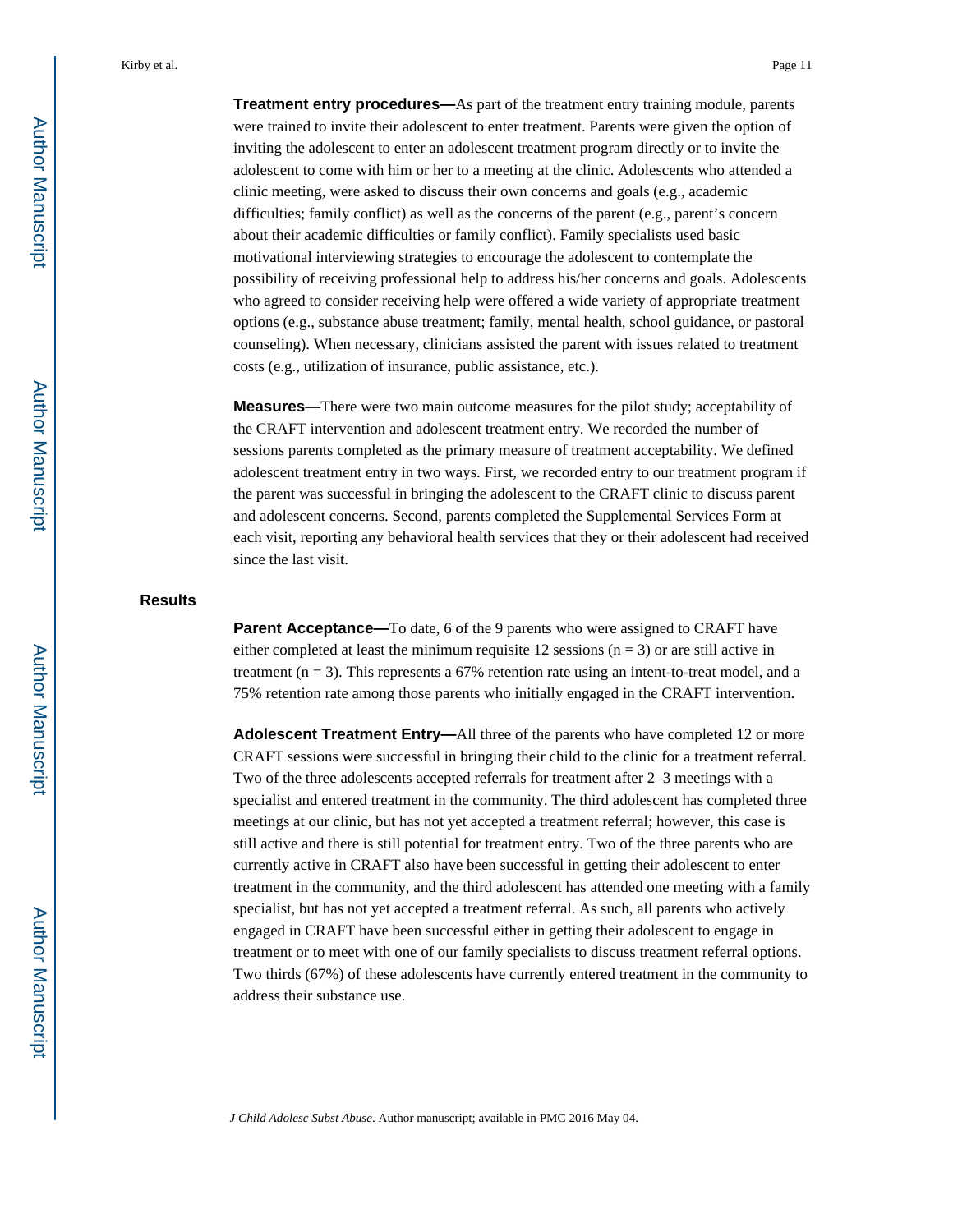#### **Discussion**

Preliminary results of our uncontrolled pilot study appear promising. While the intent-totreat parent retention rate of the revised CRAFT intervention is currently less than optimal, the retention rate among parents who initiate CRAFT is acceptable. Furthermore, initial results suggest that the revised intervention will be at least as successful as the 64–68% treatment entry rates found in the adult version of CRAFT. Anecdotally, parents have reported that the services they received were excellent, that the program gave them useful tools and skills, and that they would recommend the program to other parents. They stated that they still use the skills they learned and several indicated that they occasionally review their materials in order to retain the skills they learned in the CRAFT intervention. When asked for constructive feedback about their study involvement, comments focused on program logistics: one participant indicated that the assessments were a little monotonous; 2 indicated that the clinic location was inconvenient; and one indicated that hours were inconvenient. In response, we expanded to provide services at several locations and extended our hours for the randomized controlled trial of CRAFT for parents of adolescents that is currently underway.

We found that recruiting parents for the CRAFT program is more difficult than anticipated. While we were aware of the difficulties of recruiting multiple family members into adolescent treatment programs, we believed that recruiting a single parent would be easier. Future research examining factors influencing leading parents to request help could be useful for tailoring recruitment and other aspects of parent-focused programs. Our screening records indicated that most of the parents who were not eligible for the study were excluded because their child was over 20 years old. In discussions with parent groups we found that many parents did not recognize that their child had a problem until their early twenties. This suggests the possibility that many parents are not aware of their child's substance use or minimize its relevance during their adolescent's high school years, failing to perceive it as problematic until their child continues to use into early adulthood despite experiencing repeated negative effects. We have altered our inclusion criteria, increasing the age limit for the child to 25 years in order to address concerns of parents with older children and improve study recruitment.

## **Summary and Future Directions**

If our ongoing controlled clinical trial of CRAFT for parents proves efficacious, it would be an evidence-based treatment that could be directly disseminated to parents independent of their adolescent's treatment. Community-based drug abuse treatment programs would be an appropriate venue for CRAFT, but a direct parent-delivery strategy could open up additional avenues for dissemination, side-stepping barriers to dissemination in community substance abuse treatment programs (e.g., lack of reimbursement for parent services, limited staff training resources, reluctance to change the current approach). For example, CRAFT could be offered through private practitioners and community-based mental health therapists, as most parents of adolescents experience psychological distress and are likely to meet at least one diagnostic category that would make them eligible for third-party reimbursement for mental health treatment sessions. As components of the recently enacted Patient Protection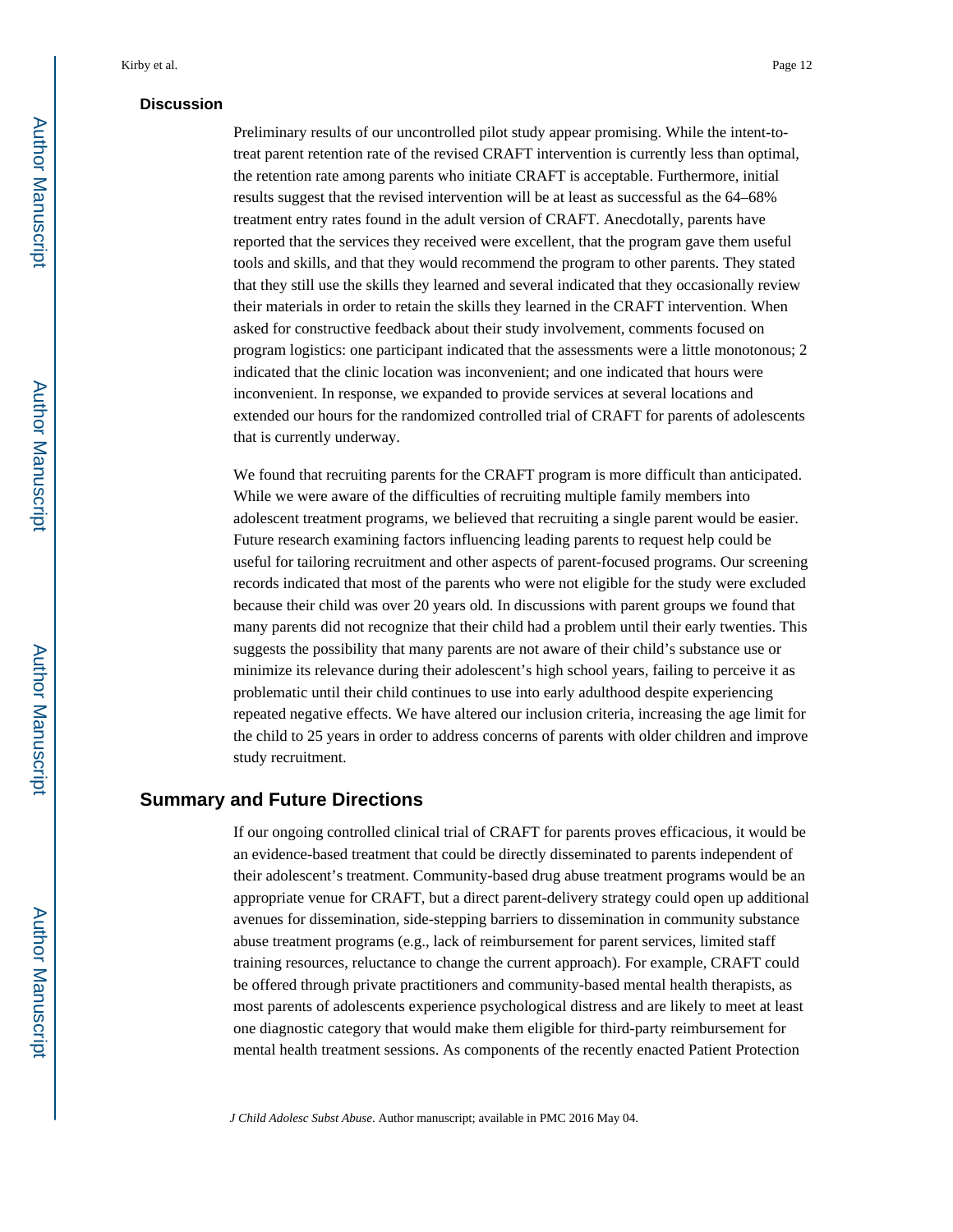and Affordable Care Act are implemented, behavioral healthcare may be more readily available through behavioral healthcare specialists working in primary care practices and CRAFT could be offered by these settings. Furthermore, it may be possible to disseminate CRAFT online, allowing wider distribution directly to parents. Preliminary data suggest that providing CRAFT bibliotherapy alone to CSOs may assist in increasing treatment entry rates of adult drug abusers by a factor of 1.5 – 2 times that typically seen in study control groups (Smith, Meyers, & Austin, 2008).

While finding multiple methods for disseminating CRAFT to parents might make it easier for them to receive help, it will not replace the need for disseminating family-based and other empirically-supported treatments for adolescent drug abuse. What CRAFT can do is provide much-needed skills to parents who are interested in helping their children, but who are not receiving help or are dissatisfied with the help they are receiving via traditional community-based adolescent treatment programs.

#### **Acknowledgments**

This work was supported by P50 DA027841 from the National Institute on Drug Abuse.

#### **References**

- Arria AM, Kirby KC. Introduction to special issue: Translational research to help parents respond to adolescent substance use problems. Journal of Child and Adolescent Substance Abuse. under review.
- Bank L, Marlowe JH, Reid JB, Patterson GR. A comparative evaluation of parent-training interventions for families of chronic delinquents. Journal of Abnormal Child Psychology. 1991; 19(1):15–33. [PubMed: 2030245]
- Benishek LA, Kirby KC, Dugosh KL, Padovano A. Beliefs about the empirical support of drug abuse treatment interventions: A survey of outpatient treatment providers. Drug and Alcohol Dependence. 2010; 107(2–3):202–208. [PubMed: 19959299]
- Brannigan R, Schackman BR, Falco M, Millman RB. The quality of highly regarded adolescent substance abuse treatment programs: results of an in-depth national survey. Archives of Pediatrics & Adolescent Medicine. 2004; 158(9):904–909. [PubMed: 15351757]
- Cunningham PB, Henggeler SW. Engaging multiproblem families in treatment: Lessons learned throughout the development of multisystemic therapy. Family Process. 1999; 38(3):265–286. [PubMed: 10526764]
- Dennis ML, Scott CK, Funk R, Foss MA. The duration and correlates of addiction and treatment careers. Journal of Substance Abuse Treatment. 2005; 28(Suppl1):S51–S62. [PubMed: 15797639]
- Dishion TJ, Andrews DW. Preventing escalation in problem behaviors with high-risk young adolescents: Immediate and 1-year outcomes. Journal of Consulting and Clinical Psychology. 1995; 63(4):538–548. [PubMed: 7673531]
- Dishion TJ, Patterson GR. Age effects in parent training outcome. Behavior Therapy. 1992; 23(4): 719–729.
- Disney ER, Elkins IJ, McGue M, Iacono WG. Effects of ADHD, conduct disorder, and gender of substance use and abuse in adolescence. The American Journal of Psychiatry. 1999; 156(10):1515– 1521. [PubMed: 10518160]
- Dittrich JE, Trapold MA. A treatment program for wives of alcoholics: An evaluation. Bulletin of the Society of Psychologists in Addictive Behaviors. 1984; 3(2):91–102.
- Duman JE. Treating antisocial behavior in children: Child and family approaches. Clinical Psychology Review. 1989; 9(2):197–222.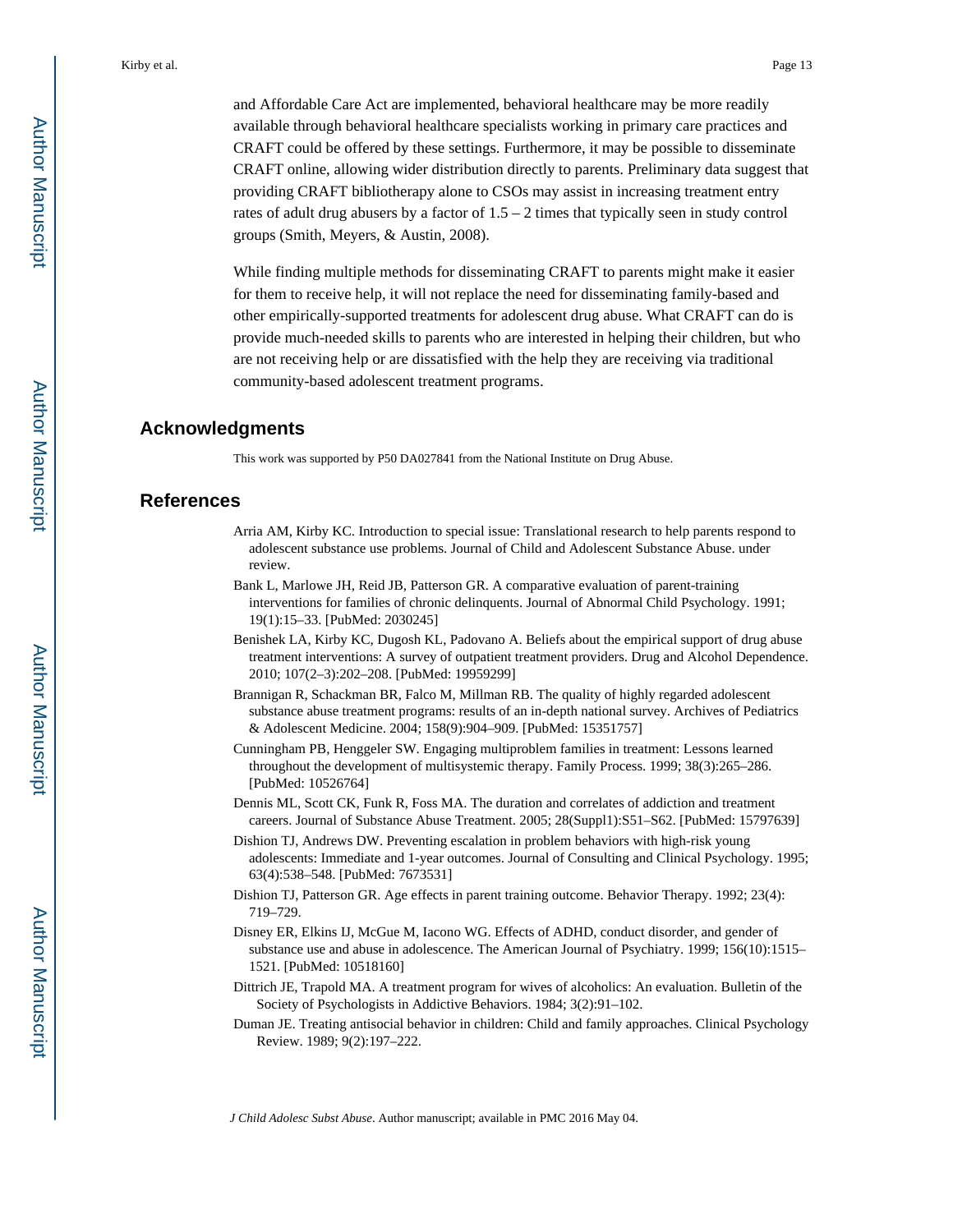- Fernandez AC, Begley EA, Marlatt GA. Family and peer interventions for adults: Past approaches and future directions. Psychology of Addictive Behaviors. 2006; 20(2):207–213. [PubMed: 16784367]
- Foote, FH.; Szapocznik, J.; Kurtines, WM.; Perez-Vidal, A.; Hervis, OK. One-person family therapy: A modality of brief strategic family therapy. In: Ashery, R., editor. Progress in the Development of Cost-effective Treatment for Drug Abusers. Rockville, MD: National Institute on Drug Abuse; 1985. p. 51-65.
- Forehand R, Long N. Outpatient treatment of the acting out child: Procedures, long term follow-up data, and clinical problems. Advances in Behaviour Research & Therapy. 1988; 10(3):129–177.
- Fortunati FGJ, Zonana HV. Legal considerations in the child psychiatric emergency department. Child & Adolescent Psychiatric Clinics of North America. 2003; 12(4):745–761. [PubMed: 14579649]
- Garrett J, Stanton MD, Landau J, Baciewicz G, Brinkman-Sull D, Shea R. The "concerned other" call: Using family links and networks to overcome resistance to addiction treatment. Substance Use & Misuse. 1999; 34(3):363–382. [PubMed: 10082062]
- Godley, MD.; White, WL. A Brief History and Some Current Dimensions of Adolescent Treatment in the United States. In: Galanter, M., editor. Recent developments in alcoholism: Volume 17. Alcohol problems in adolescents and young adults. New York, NY US: Kluwer Academic/Plenum Publishers; 2005. p. 367-382.
- Henggeler SW. Multisystemic therapy: An overview of clinical procedures, outcomes, and policy implications. Child Psychology & Psychiatry Review. 1999; 4(1):2–10.
- Henggeler SW, Schoenwald SK, Liao JG, Letourneau EJ, Edwards DL. Transporting efficacious treatments to field settings: The link between supervisory practices and therapist fidelity in MST programs. Journal of Clinical Child and Adolescent Psychology. 2002; 31(2):155–167. [PubMed: 12056100]
- Henggeler SW, Schoenwald SK, Pickrel SG. Multisystemic therapy: Bridging the gap between university- and community-based treatment. Journal of Consulting and Clinical Psychology. 1995; 63(5):709–717. [PubMed: 7593863]
- Hser YI, Grella CE, Hubbard RL, Hsieh SC, Fletcher BW, Brown BS, et al. An evaluation of drug treatments for adolescents in 4 US cities. Archives of General Psychiatry. 2001; 58(7):689–695. [PubMed: 11448377]
- Johnson, VE. Intervention: How to help those who don't want help. Minneapolis, MN: Johnson Institute; 1986.
- Kaminer Y, Burleson JA, Goldberger R. Cognitive-behavioral coping skills and psychoeducation therapies for adolescent substance abuse. Journal of Nervous and Mental Disease. 2002; 190(11): 737–745. [PubMed: 12436013]
- Kazdin, AE. Treatment of antisocial behavior in children and adolescents. Homewood, IL: Dorsey Press; 1985.
- Kazdin, AE. Parent Management Training: Treatment for oppositional, aggressive, and antisocial behavior in children and adolescents. New York: Oxford University Press; 2005.
- Kirby KC, Marlowe DB, Festinger DS, Garvey KA, LaMonaca V. Community reinforcement training for family and significant others of drug abusers: a unilateral intervention to increase treatment entry of drug users. Drug and Alcohol Dependence. 1999; 56(1):85–96. [PubMed: 10462097]
- Leshner AI. Addiction is a brain disease, and it matters. Science. 1997; 278(5335):45–47. [PubMed: 9311924]
- Liepman MR, Nirenberg TD, Begin AM. Evaluation of a program designed to help family and significant others to motivate resistant alcoholics into recovery. American Journal of Drug and Alcohol Abuse. 1989; 15(2):209–221. [PubMed: 2729227]
- Loneck B, Garrett JA, Banks SM. A comparison of the Johnson Intervention with four other methods of referral to outpatient treatment. American Journal of Drug and Alcohol Abuse. 1996a; 22(2): 233–246. [PubMed: 8727057]
- Loneck B, Garrett JA, Banks SM. The Johnson Intervention and relapse during outpatient treatment. American Journal of Drug and Alcohol Abuse. 1996b; 22(3):363–375. [PubMed: 8841685]
- Maughan DR, Christiansen E, Jenson WR, Olympia D, Clark E. Behavioral Parent Training as a Treatment for Externalizing Behaviors and Disruptive Behavior Disorders: A Meta-Analysis. School Psychology Review. 2005; 34(3):267–286.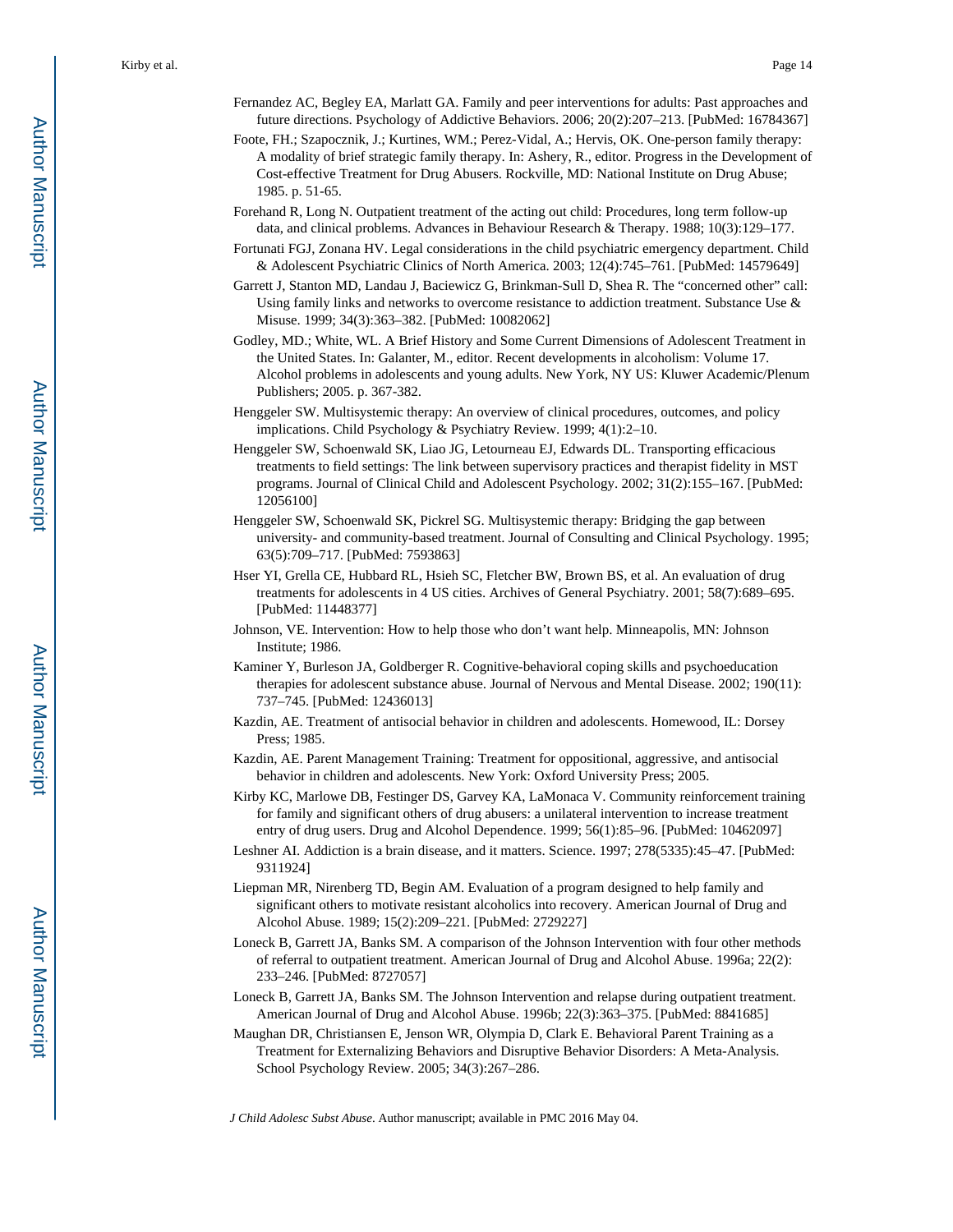- McGovern MP, Fox TS, Xie H, Drake RE. A survey of clinical practices and readiness to adopt evidence-based practices: Dissemination research in an addiction treatment system. Journal of Substance Abuse Treatment. 2004; 26(4):305–312. [PubMed: 15182895]
- McLellan AT, McKay JR, Forman R, Cacciola J, Kemp J. Reconsidering the evaluation of addiction treatment: From retrospective follow-up to concurrent recovery monitoring. Addiction. 2005; 100(4):447–458. [PubMed: 15784059]
- McLellan AT, Meyers K. Contemporary addiction treatment: A review of systems problems for adults and adolescents. Biological Psychiatry. 2004; 56(10):764–770. [PubMed: 15556121]
- McLellan AT, O'Brien CP, Lewis DL, Kleber HD. Drug addiction as a chronic medical illness: Implications for treatment, incusrance and evaluation. Journal of the American Medical Association. 2000; 284:1689–1695. [PubMed: 11015800]
- Meyers RJ, Apodaca TR, Flicker SM, Slesnick N. Evidence-based approaches for the treatment of substance abusers by involving family members. Family Journal: Counseling & Therapy for Couples & Families. 2002; 10(3):281–288.
- Meyers, RJ.; Dominguez, TP.; Smith, JE. Community reinforcement training with concerned others. In: Van Hasselt, VB.; Hersen, M., editors. Sourcebook of psychological treatment manuals for adult disorders. New York: Plenum; 1996. p. 257-294.
- Meyers, RJ.; Miller, WR.; Smith, JE. Community reinforcement and family training (CRAFT). In: Meyers, RJ.; Miller, WR., editors. A Community Reinforcement Approach to Addiction Treatment. New York, NY: Cambridge University Press; 2001. p. 147-160.
- Meyers RJ, Miller WR, Smith JE, Tonigan J. A randomized trial of two methods for engaging treatment-refusing drug users through concerned significant others. Journal of Consulting and Clinical Psychology. 2002; 70(5):1182–1185. [PubMed: 12362968]
- Meyers RJ, Smith JE. Getting off the fence: Procedures to engage treatment-resistant drinkers. Journal of Substance Abuse Treatment. 1997; 14(5):467–472. [PubMed: 9437616]
- Meyers, RJ.; Smith, JE.; Waldorf, VA. Application of the community reinforcement approach. In: Dowd, ET.; Rugle, L., editors. Comparative Treatments of Substance Abuse. New York, NY: Springer Publishing Co; 1999. p. 210-233.
- Miller, MH.; Prinz, W. Psychophysical explorations of mental structures. Ashland, OH, US: Hogrefe & Huber Publishers, Ashland, OH; 1990.
- Miller WR, Meyers RJ, Tonigan J. Engaging the unmotivated in treatment for alcohol problems: A comparison of three strategies for intervention through family members. Journal of Consulting and Clinical Psychology. 1999; 67(5):688–697. [PubMed: 10535235]
- Moreland JR, Schwebel AI, Beck S, Well R. Parents as therapists: A review of the behavior therapy parent training literature —975 to 1981. Behavior Modification. 1982; 6(2):250–276.
- National Academy of Sciences Institute of Medicine. Crossing the Quality Chasm in Mental and Substance Abuse Treatment. Washington, D.C: National Academy Press; 2005.
- Olmstead T, Sindelar JL. To what extent are key services offered in treatment programs for special populations? Journal of Substance Abuse Treatment. 2004; 27(1):9–15. [PubMed: 15223088]
- Patterson, G.; Reid, J.; Jones, R.; Conger, R. A social learning approach to family intervention: Families with aggressive children. Vol. 1. Eugene, OR: Castalia; 1975.
- Robbins MS, Feaster DJ, Horigian VE, Puccinelli MJ, Henderson C, Szapocznik J. Therapist adherence in brief strategic family therapy for adolescent drug abusers. Journal of Consulting & Clinical Psychology. 2011; 79(1):43–53. [PubMed: 21261433]
- Robinson RL. The advanced practice nurse role in instituting Screening, Brief Intervention, and Referral to Treatment program at The Children's Hospital of Philadelphia. Journal of Trauma Nursing. 2010; 17(2):74–79. [PubMed: 20559054]
- SAMHSA. NSDUH Series H-38A, HHS Publication No SMA 10-4586 Findings. OAS; Rockville, MD: 2010. Results from the 2009 National Survey on Drug Use and Health: Volume I. Summary of National Findings.
- Sanders MR. Triple P Positive Parenting Program: A population approach to promoting competent parenting. AeJAMH (Australian e-Journal for the Advancement of Mental Health). 2003; 2(3)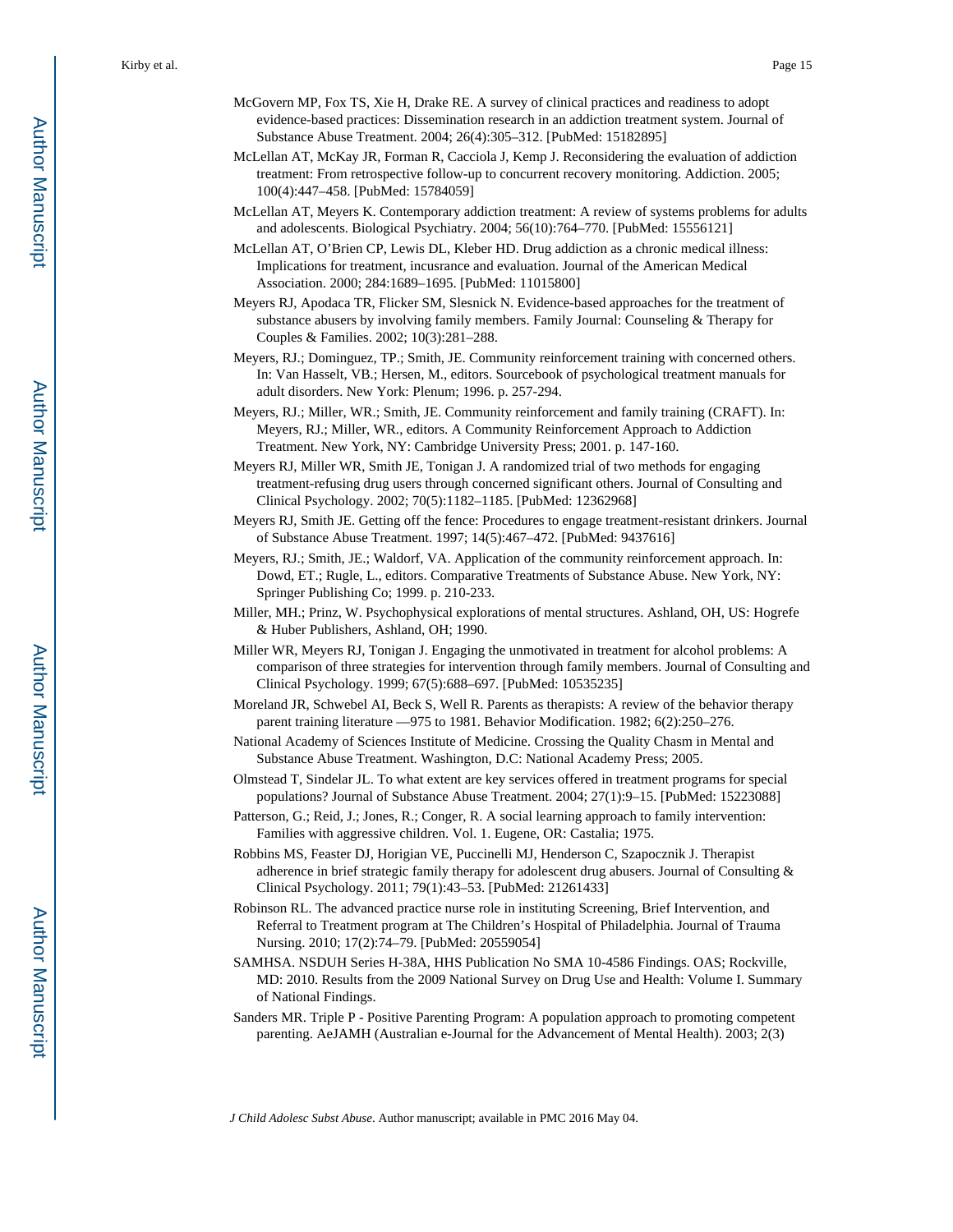- Santisteban DA, Suarez-Morales L, Robbins MS, Szapocznik J. Brief Strategic Family Therapy: Lessons Learned in Efficacy Research and Challenges to Blending Research and Practice. Family Process. 2006; 45(2):259–271. [PubMed: 16768022]
- Schoenwald SK, Chapman JE, Kelleher K, Hoagwood KE, Landsverk J, Stevens J, et al. A survey of the infrastructure for children's mental health services: Implications for the implementation of empirically supported treatments (ESTs). Administration and Policy in Mental Health and Mental Health Services Research. 2008; 35(1):84–97. [PubMed: 18000750]
- Scott CK, Dennis ML, Foss MA. Utilizing Recovery Management Checkups to shorten the cycle of relapse, treatment reentry, and recovery. Drug and Alcohol Dependence. 2005; 78(3):325–338. [PubMed: 15893164]
- Serketich WJ, Dumas JE. The effectiveness of behavioral parent training to modify antisocial behavior in children: A meta-analysis. Behavior Therapy. 1996; 27(2):171–186.
- Sisson RW, Azrin NH. Family-member involvement to initiate and promote treatment of problem drinkers. Journal of Behavior Therapy & Experimental Psychiatry. 1986; 17(1):15–21. [PubMed: 3700666]
- Slesnick N, Meyers RJ, Meade M, Segelken DH. Bleak and hopeless no more: Engagement of reluctant substance-abusing runaway youth and their families. Journal of Substance Abuse Treatment. 2000; 19(3):215–222. [PubMed: 11027890]
- Smith JE, Meyers RJ, Austin JL. Working with family members to engage treatment-refusing drinkers: The CRAFT program. Alcoholism Treatment Quarterly. 2008; 26(1–2):169–193.
- Stanton MD. Getting Reluctant Substance Abusers to Engage in Treatment/Self-Help: A Review of Outcomes and Clinical Options. Journal of Marital & Family Therapy. 2004; 30(2):165–182. [PubMed: 15114946]
- Szapocznik J, Perez-Vidal A, Brickman AL, Foote FH, Santisteban D, Hervis O, et al. Engaging adolescent drug abusers and their families in treatment: A strategic structural systems approach. Journal of Consulting and Clinical Psychology. 1988; 56(4):552–557. [PubMed: 3198813]
- Thomas EJ, Santa CA. Unilateral family therapy for alcohol abuse: a working conception. American Journal of Family Therapy. 1982; 10(3):45–58.
- Thomas EJ, Yoshioka MR. Spouse interventive confrontations in unilateral family therapy for alcohol abuse. Social Casework. 1989; 70:340–347.
- Waldron HB, Kern-Jones S, Turner CW, Peterson TR, Ozechowski TJ. Engaging resistant adolescents in drug abuse treatment. Journal of Substance Abuse Treatment. 2007; 32(2):133–142. [PubMed: 17306722]
- Waldron HB, Turner CW. Evidence-based psychosocial treatments for adolescent substance abuse. Journal of Clinical Child and Adolescent Psychology. 2008; 37(1):238–261. [PubMed: 18444060]
- Webster-Stratton, C.; Reid, MJ. The Incredible Years Parents, Teachers, and Children Training Series: A multifaceted treatment approach for young children. In: Kazdin, JWA., editor. Evidence-based psychotherapies for children and adolescents. 2. New York: Guilford Publications; 2010.
- Weddle M, Kokotailo P. Adolescent substance abuse. Confidentiality and consent. Pediatric Clinics of North America. 2002; 49(2):301–315. [PubMed: 11993284]
- Winters KC, Fawkes T, Fahnhorst T, Botzet A, August G. A synthesis review of exemplary drug abuse prevention programs in the United States. Journal of Substance Abuse Treatment. 2007; 32(4): 371–380. [PubMed: 17481460]
- Woolfenden SWKJ, Peat J. Family and parenting interventions in children and adolescents with conduct disorder and delinquency aged 10–17. Cochrane Database of Systematic Reviews. 2001; (2):Article CD003015. Retrieved May 23, 2012 from *PubMed*. (Publication no. 10.1002/14651858.CD003015).